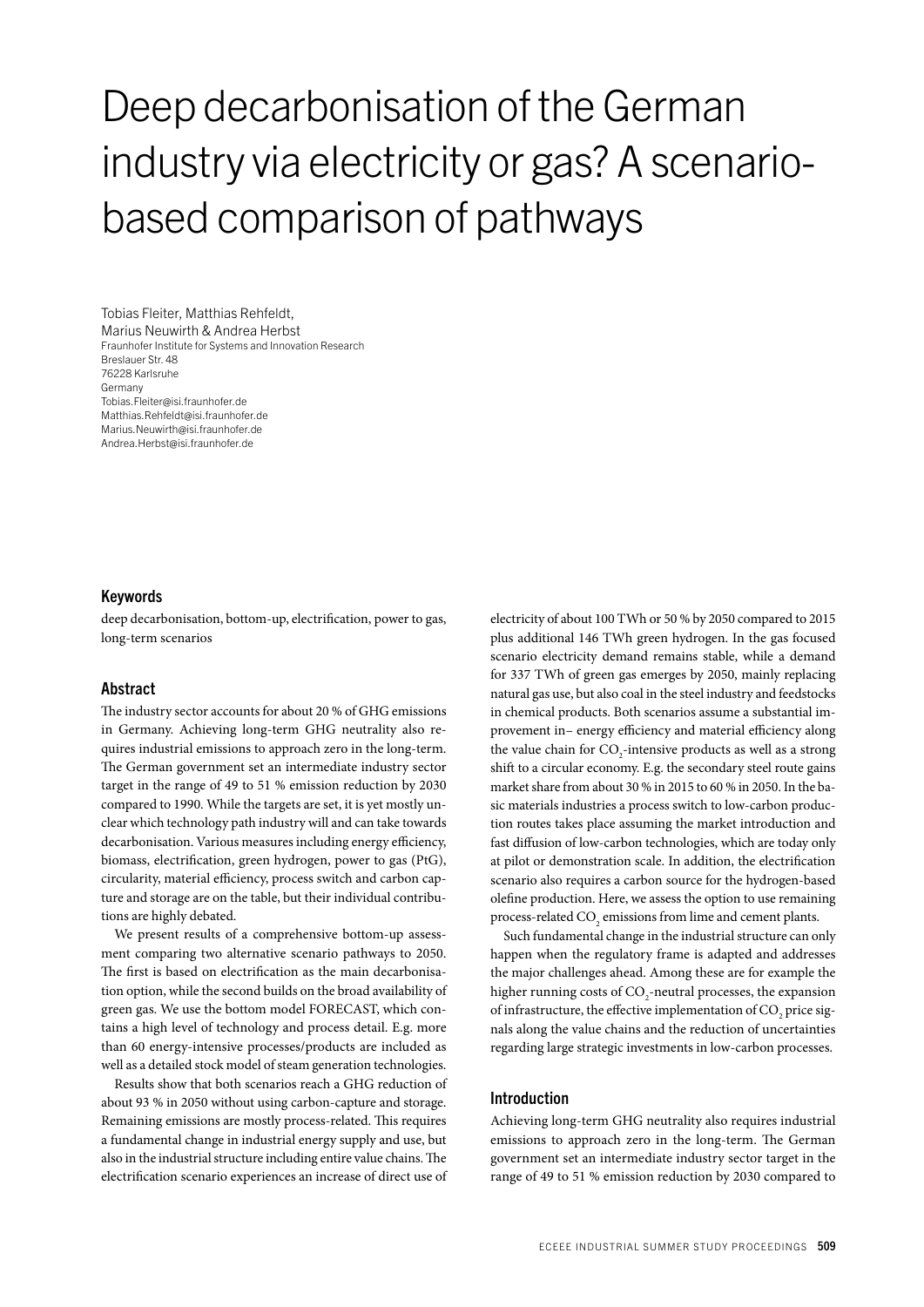1990. While the targets are set, it is yet mostly unclear which technology path industry will and can take towards decarbonisation.

We present results of a comprehensive bottom-up assessment comparing two alternative pathways. The first is based on electrification as the main decarbonisation option, while the second builds on the broad availability of green gas. We use the bottom model FORECAST, which contains a high level of technology and process detail. E.g. more than 60 energy-intensive processes/products are included as well as a detailed stock model of steam generation technologies and a representation of other cross-cutting technologies.

# Approach used

The FORECAST model is used to calculate the scenarios for the industrial sector. A detailed description of the model is available in Fleiter et al. (2018). FORECAST is a bottom-up energy demand model. It depicts the technology structure of the industry and calculates energy consumption and emissions as well as costs at process level. The input data for the modelling include economic performance per industry, energy and CO<sub>2</sub> prices, assumptions on policy instruments (e.g. investment grants), structural data such as energy and GHG balances, and techno-economic data of the depicted technologies. Statistical data, empirical studies, literature and expert estimates are used for parameterization. For the development of decarbonization scenarios/paths a wide range of different decarbonization strategies can be considered including for example energy efficiency, fuel switch or process switch.

## Scenario definition and assumptions

Two scenarios are defined: Focus Electricity and Focus Gas. In the following, the definition of the Focus Electricity scenario is described in more detail and, based on this, the Focus Gas scenario is presented as a variant of the Focus Electricity scenario by changing selected assumptions. The central assumptions described below start with the economic development and then move on to the techno-economic assumptions regarding decarbonisation strategies for each industry sector. For both scenarios, it is aimed for a GHG reduction of 90–95 % by 2050 compared to 1990.

An average annual growth rate in (gross) value added of around 1 % p.a. is assumed for industry. It is assumed that the energy-intensive basic industries will grow somewhat more slowly, while e.g. the mechanical engineering sectors will be the growth drivers. In addition to the development of value added, the physical production volume of the basic industry is an important influencing factor for energy consumption and GHG emissions. A slight decrease in tonne production is assumed for some products, especially for cement and steel. These declining production volumes already include assumptions of increased material efficiency along the value chain and especially in the construction industry. Products such as aluminium, flat glass or chlorine show a rather constant development.

With regard to the assumptions on decarbonisation strategies, the modelling approach ranges from very endogenous modelling to exogenous assumptions. E.g. the stock and market of steam generators or efficiency technologies are endogenously modeled based on the cost competitiveness of alternative solutions. On the other side, the market the market introduction and diffusion of new production routes (e.g.  $H_2$ -based steel production), material efficiency improvement rates and process switch to secondary routes are exogenously defined. Table 1 shows an overview of the technology-specific assumptions on the different decarbonisation strategies per sector for the **scenario Focus Electricity**. In principle, the scenario contains an ambitious **efficiency progress** in the area of process and cross-sectional technologies. Best available technology (BAT) is used in all sectors and, in addition, **innovations** are adopted which have at least proven their feasibility on a pilot scale (current Technology Readiness Level 6). In the genera-

|                   | <b>Energy and process</b><br>efficiency                                               | <b>Energy carrier and</b><br>process switch                                                           | Recycling and circular<br>economy                                                     | <b>Material efficiency</b><br>and substitution                                                         |
|-------------------|---------------------------------------------------------------------------------------|-------------------------------------------------------------------------------------------------------|---------------------------------------------------------------------------------------|--------------------------------------------------------------------------------------------------------|
| Iron and<br>steel | BAT, thin slab or strip casting                                                       | H <sub>2</sub> -DRI, plasma steel                                                                     | Electric steel share<br>increases from 30 to 60 %<br>(scrap-based secondary<br>route) | Efficient steel use<br>Substitution                                                                    |
| Chemicals         | BAT, oxygen depolarized<br>cathode, selective<br>membranes                            | Electric boiler, H <sub>2</sub> for<br>olefines, methanol,<br>ammonia, some biomass for<br>feedstocks | Increased recycling of<br>plastics reduces primary<br>use by 30 $%$                   | Reduction and<br>substitution of plastics<br>consumption<br>Reduction of ammonia<br>use in fertilizers |
| Cement            | <b>BAT</b>                                                                            | Biomass, low-carbon<br>cement types                                                                   |                                                                                       | Reduction of cement<br>use, minimum clinker<br>share                                                   |
| Glass             | BAT, oxy-fuel, excess heat<br>use                                                     | Electric furnace                                                                                      | Increase of flat glass<br>recycling                                                   | Material efficient glass<br>use for container glass                                                    |
| Paper             | BAT, innovative paper drying,<br>enzymatic pretreatment, black<br>liquor gasification | Electric boiler, biomass,<br>district heating, heat pumps                                             | Paper recycling increases<br>from 77 to 86 %                                          | Material efficient paper<br>use                                                                        |
| <b>Others</b>     | BAT, innovative cross-cutting<br>technologies                                         | Electric boiler, large scale<br>heat pumps                                                            |                                                                                       |                                                                                                        |

Table 1. Overview of major assumptions for the scenario Focus Electricity.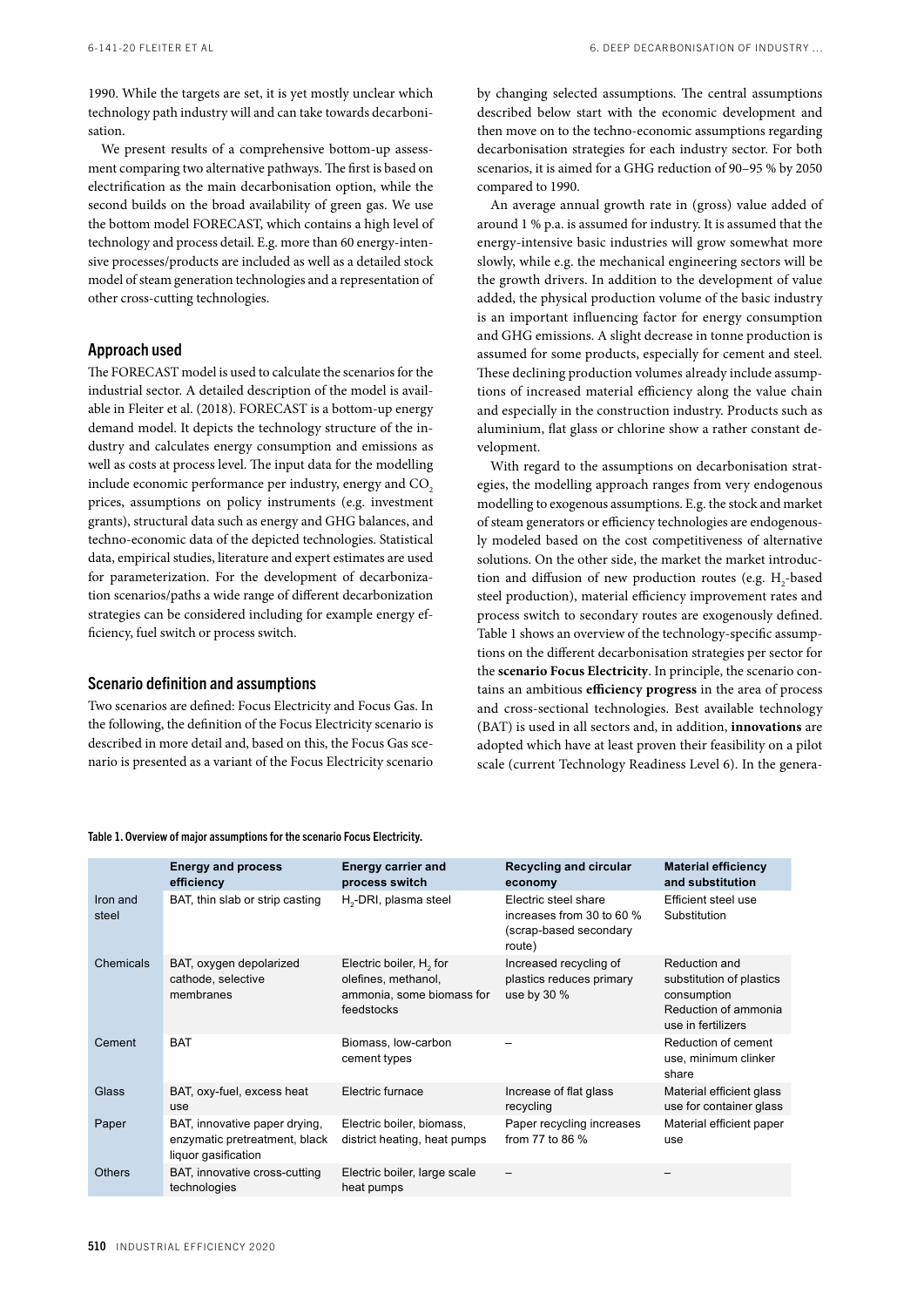

*Figure 1. Definition of the scenario Focus Gas as a variant of the scenario Focus Electricity.*

tion of process heat, (direct) **electrification** is consistently relied on wherever possible. Where temperature levels permit, large industrial heat pumps are used. Direct electrification is often associated with the replacement of furnaces and boilers. For direct electrification in steel production and certain processes in the chemical industry currently no technology at TRL 6 or higher is available. Here, instead of hydrocarbons **hydrogen** is used, which is produced in the scenario by means of water electrolysis using renewable electricity. Strategies in the direction of a **circular economy** are made at product level. Particularly noteworthy are assumptions on increasing recycling rates for steel and plastics. Progress in **material efficiency** is assumed in all industries and leads to a decreasing production volume compared to a reference scenario. **Carbon capture and storage** (CCS) is not included as a strategy in both scenarios.

The **scenario Focus Gas** is defined as a variant of the scenario Focus Electricity. Instead of focusing on an electrification strategy, it is assumed that  $\mathrm{CO}_2$ -neutral gas will be available for industry via the gas infrastructure. Consequently, the scenario contains significantly fewer changes on the part of industrial processes. Figure 1 shows the individual levers that distinguish the Focus Gas scenario from the Focus Electricity scenario.

It is assumed that  $\mathrm{CO}_\text{2}\text{-}$ free gas will be available. This is included in the model by reducing the emission factor of natural gas to 0 by 2050 (2030: 5 % admixture of green gas, 2040: 25 %, 2050: 100 %). As a result, with the underly  $\mathrm{CO}_2$  prices (increase to 200 euros in 2050), gas as an energy source will become more economical again in the long term from a business perspective than  $CO_2$ -intensive energy sources. In the Focus Electricity scenario, financial support for power-toheat plants is necessary in order to push them into the plant stock with significant proportions at an early stage, as the  $CO<sub>2</sub>$ price is only high enough to achieve the same effect in later years. This financial support is eliminated in the Focus Gas scenario. The conversion of selected processes to gas is also assumed. For steel, a direct reduction based on PtG is implemented. For glass, gas-fired furnaces will continue to be used instead of switching to electric furnaces. Ethylene production continues to use methanol-to-olefins, but based on synthetic gas instead of hydrogen.

## Results

In the following, the scenario results are first described on the basis of the resulting GHG emissions and energy consumption, before individual decarbonisation strategies are discussed and the development at sectoral level is described. Both scenarios are presented in a comparative manner.

#### OVERVIEW: GREENHOUSE GAS EMISSIONS

In both scenarios, the industrial sector achieves a GHG reduction of about 93 % by 2050 compared to 1990, with remaining GHG emissions coming almost exclusively from processes and some small remaining quantities of fossil fuels, although it is expected that these would be substituted in subsequent years after 2050 if the momentum continues. By 2030, the scenarios achieve a reduction of 56 % (Focus Electricity) and 55 % (Focus Gas). Both scenarios thus slightly exceed the German industry sector target of a 49 % to 51 % reduction by 2030. There are significant differences between the two scenarios in the year 2040, with the Focus Electricity scenario already recording a much lower reduction than the Focus Gas scenario. This is due to the fact that the Focus Electricity scenario is based on a fundamental change in industrial process heat generation, which requires a longer lead time due to long lifetimes and slow circulation rates. In the Focus Gas scenario, on the other hand, the current gas-based processes are largely maintained. The late reduction after 2040 is mainly due to the assumptions regarding the admixture path of  $\text{CO}_2$ -neutral gas into the natural gas network. Earlier availability of CO<sub>2</sub>-neutral gas and higher blending rates would lead to a lower GHG emission reduction already in 2040. In 2050, the picture is again similar in both scenarios. The remaining approximately 18 million tonnes of  $CO_2$ -equivalent GHG emissions are dominated by process-related emissions. Although these will decline continuously until 2050 due to process changes, material efficiency and innovative cement types, a significant base remains here. Figure 2 shows the development of total GHG emissions and individual sources.

From the remaining approximately 18 Mt  $CO_2$ -equivalent emissions just over 50 % is distributed relatively broadly across several sectors and products, while the other (almost) half (~8 Mt) is concentrated in cement and lime production. Despite the remaining emissions, cement production is undergoing a fundamental change and is significantly reducing its emissions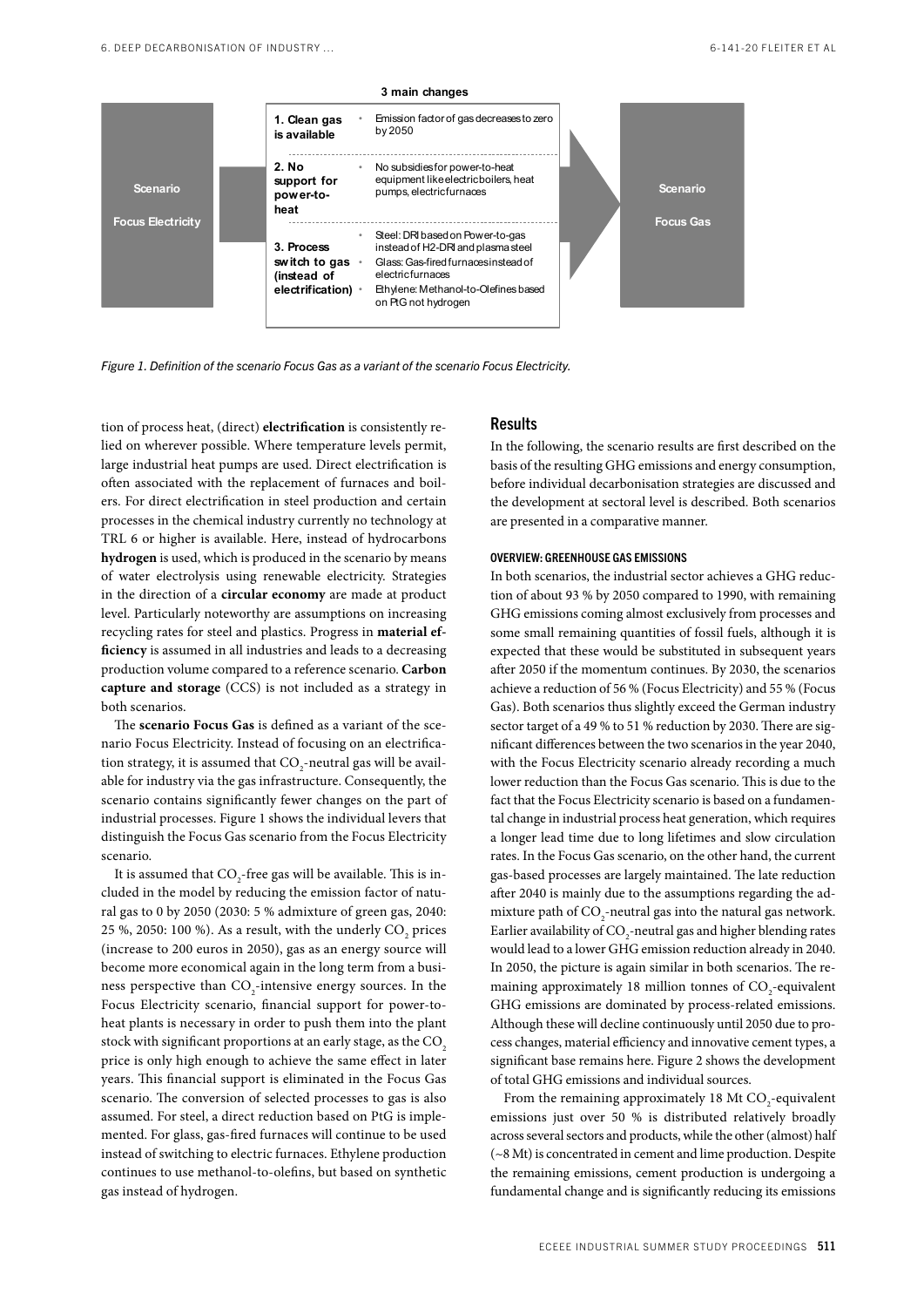

*Figure 2. Development of GHG emissions in the scenarios Focus Electricity and Focus Gas by emission source.*

compared to 1990. The measures that have been implemented include the more efficient use of concrete and cement in the construction industry, a reduction in the clinker factor and the increased use of clinker substitutes as well as the diffusion of innovative low-CO<sub>2</sub> cement types, a very high use of biomass and the use of the best available technology in terms of energy efficiency. For a further reduction of the remaining emissions in cement and lime production, only carbon capture and storage (CCS) is currently available. However, this is not included in the scenario. A comprehensive use of CCS for the remaining  $\mathrm{CO}_2$  emissions from cement and lime production would allow the industry's overall emission reduction to be further increased from 93 % to over 95 %.

#### OVERVIEW: FINAL ENERGY

Final energy consumption changes fundamentally in both scenarios up to 2050 (see Figure 3). In total across all energy sources, a significant and continuous decline can be observed in both scenarios. Starting at 715 TWh in 2015, final energy consumption drops by 26 % in the scenario Focus Electricity and by 22 % in the scenario Focus Gas by 2050. The sharper decline in the scenario Focus Electricity is due to the greater efficiency of electric processes.

The changes at the level of individual energy sources are much more pronounced in both scenarios. Up to the year 2030 the scenarios develop relatively similarly. Coal consumption in particular falls rapidly and almost halves by 2030 relative to 2015, while natural gas consumption also falls sharply to 45 TWh (Focus Electricity) and 30 TWh/a (Focus Gas) from 218 TWh in 2015. Biomass in particular shows an increase, and roughly doubles by 2030, increasing to about 30 TWh in both scenarios. Hydrogen and synthetic gas do not play a significant role in 2030. Electricity consumption declines somewhat in both scenarios, reaching 218 and 211 TWh in Focus Electricity and Focus Gas, respectively. Thus, the efficiency induced decline is partly offset by an increase in electrification in the scenario Focus Electricity.

By the year 2050, the use of all types of fossil fuels has almost vanished. However, the target picture in 2050, as well as the path to 2050, differ significantly between the two scenarios. In the scenario Focus Electricity, there is a strong increase in the direct use of electricity and hydrogen. Direct electricity use increases by almost 100 TWh – despite ambitious efficiency gains – and clearly dominates final energy consumption in 2050, with a share of 60 % (31 % in 2015). This increase is to a large part due to an extensive electrification of industrial process heat. With the exception of the primary route of crude steel production and cement and lime production, all industrial furnaces are electrified (glass, steel processing, foundries, non-ferrous metals). Process steam is generated by means of electric boilers. Where possible, high-temperature heat pumps are used. Accordingly, the use of ambient heat increases to almost 50 TWh in 2050. Hydrogen appears in the energy mix from 2040 on and reaches a level of 39 TWh by 2050. The demand for hydrogen comes solely from steel production, which is being switched from the current blast furnace route to direct reduction and plasma steel using hydrogen. The increase in the use of biomass to 72 TWh is largely due to its use in cement production, which is well-placed to convert to biomass combustion.



*Figure 3. Development of final energy consumption until 2050 in both scenarios.*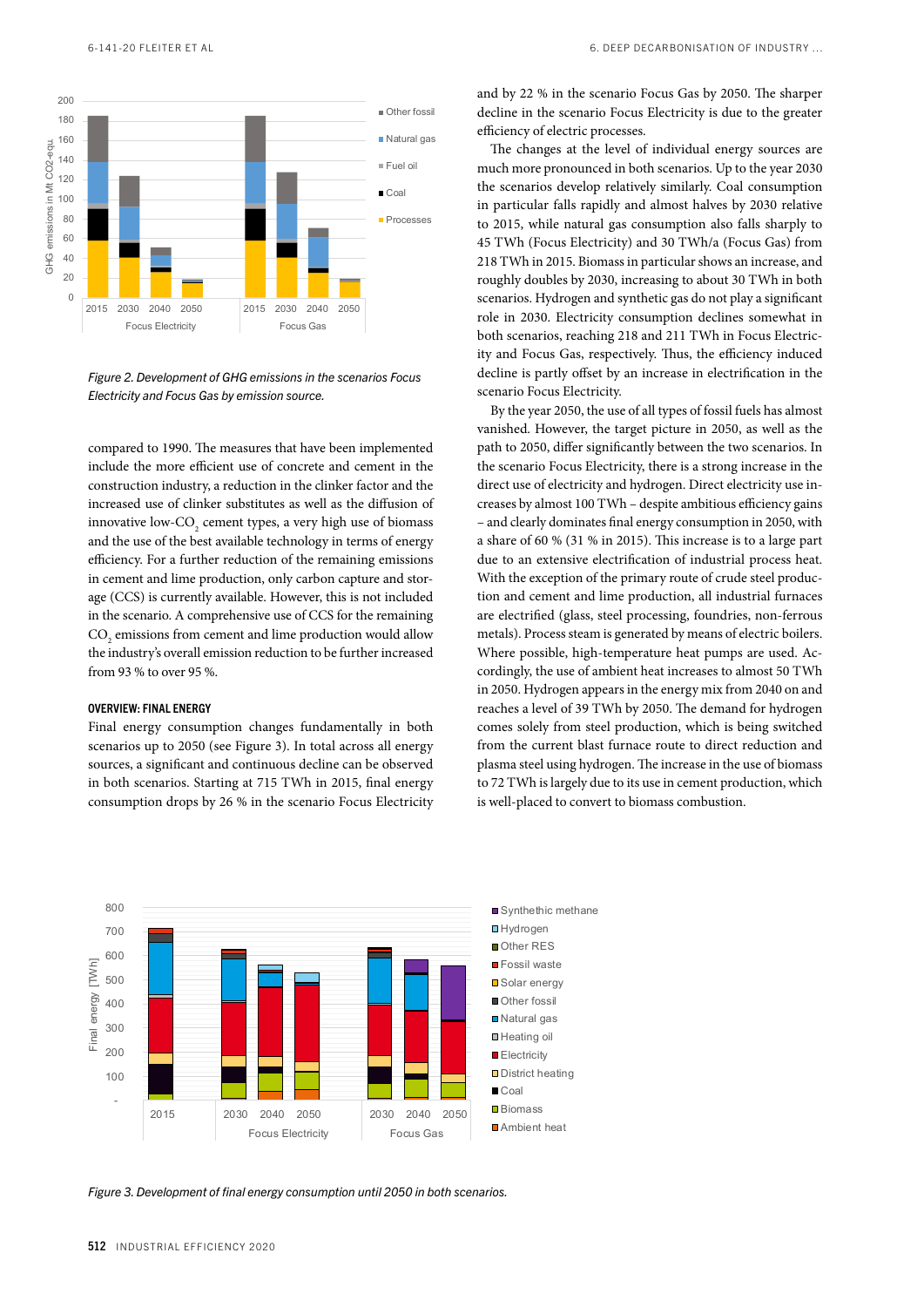In the scenario Focus Gas, electricity consumption remains roughly at the current level in 2050. Significant progress in energy efficiency is compensated by a moderate electrification of process heat. The most important feature of this scenario is that especially from 2040 on large quantities of synthetic methane are added to the gas network, which is completely converted by 2050. The demand for synthetic methane is 224 TWh in 2050, which is about the same level as the demand for natural gas in 2015. The production of synthetic methane or hydrogen is outside the system boundaries of the industrial sector, according to the energy balance.

In addition to the energy consumption of fossil fuels, their use as feedstock also plays an important role in the energy and  $CO<sub>2</sub>$  balance of the industrial sector and represents a major challenge for the transformation to a  $CO_2$ -neutral industry. Figure 4 shows the development of material demand for energy sources for selected processes (ammonia, methanol, ethylene/olefins). For these processes, the current demand is about 150 TWh, of which a good 114 TWh is naphtha for the production of olefins. In both scenarios, the switch to  $\mathrm{CO}_2$ -neutral feedstocks is accelerating after 2030.

In the Focus Electricity scenario, hydrogen becomes the central feedstock, with a total demand of 107 TWh in 2050, with biogenic raw materials accounting for a much smaller share of around 18 TWh. This result is influenced by the conversion of olefine production from today's steam crackers to the methanolto-olefins route, which maintains ethylene as the central platform chemical. The hydrogen is used for the  $\mathrm{CO}_2$  neutral methanol production, with the necessary carbon could be obtained from remaining  $\mathrm{CO}_\mathrm{2}$  emissions of the cement and lime plants. In the Focus Gas scenario, almost the entire feedstock base is converted to synthetic methane by 2050. Only ammonia production is converted to  ${\rm (CO_{_2}}$ -free) hydrogen. The demand for synthetic methane thus increases to 95 TWh by 2050. The slight decrease in feedstock consumption in both scenarios is due to a corresponding decrease in the production of ammonia and olefins.

Both scenarios require a very high amount of renewable electricity for direct use but also for the production of green gases. Assuming a conversion efficiency of 70 % for hydrogen and 60 % for synthetic methane, the scenario Focus Electricity represents a total electricity demand of 553 TWh in 2050 (direct use: 319, synthetic methane: 0, hydrogen: 234) and the scenario Focus Gas of 774 TWh (direct use: 217, synthetic methane: 531, hydrogen: 26) including both final energy and feedstocks.

#### ENERGY EFFICIENCY

Both scenarios assume an ambitious progress in energy efficiency. This includes the use of best available technology (BAT) for process technologies as well as for cross-cutting technologies such as engines, compressed air or steam generation. The progress goes beyond this in many areas by using innovative efficiency technologies that are not yet available on the market today. In combination with measures of material efficiency and recycling, a significant reduction in final energy consumption is thus achieved – despite increasing value added in the industrial sector. The resulting impact can be quantified showing the energy intensity of industrial gross value added, which roughly halves in both scenarios. While for each Euro of value added generated by the industry sector about 1.47 GJ of energy input were necessary in 2015, this value falls to 0.76 (Focus Electricity) and 0.81 (Focus Gas). The difference between the scenarios is explained as the switch to electric processes in some cases also results in higher process efficiency.

Despite this ambitious improvement, energy efficiency can only make a certain contribution to decarbonisation - even if the available potential is largely exploited. In addition, the decarbonization of industry requires a fundamental change in many processes, which is often associated with the replacement of existing plants. In these cases, the (incremental) optimization of efficiency is not necessarily target-oriented in the long term. In both scenarios, the majority of the reduction effort is achieved by switching to  $\mathrm{CO}_2$ -neutral energy sources.

#### ENERGY CARRIER SWITCH TO BIOMASS AND ELECTRICITY

Switching to  $\text{CO}_2$ -neutral or low- $\text{CO}_2$  energy sources for the generation of process heat is a central lever for reducing industrial  $\mathrm{CO}_2$  emissions. In the FORECAST model, the use of energy sources is modelled endogenously on the basis of the



*Figure 4. Development of feedstock consumption for the production of ethylene, methanol and ammonia in both scenarios.*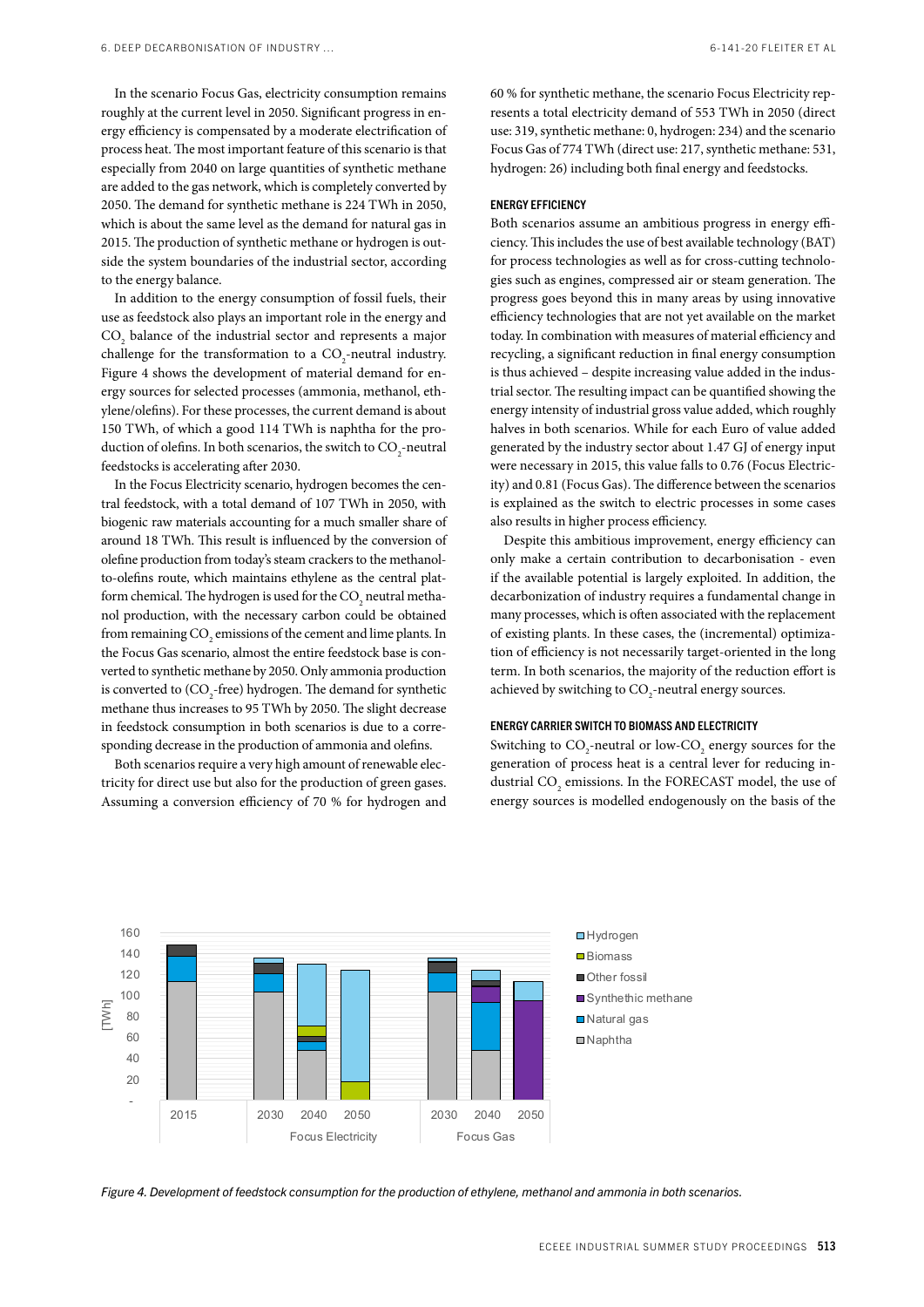economic efficiency of alternative heat supply options. This includes the generation of process steam, but also heat generation by means of industrial furnaces. In basic materials industries temperatures of more than 1,000 °C are often necessary. Here, only biomass and biogas as well as the use of renewables via secondary energy sources such as electricity, hydrogen or synthetic gas come into question. The conversion of process heat generation to biomass or renewable electricity is in many cases associated with fundamental conversions or the replacement of furnaces and steam generators. Besides economic considerations, the change of energy source in many processes depends on technical restrictions. For example, a minimum use of coke or coal is required in the blast furnace for steel production. In these areas, a comprehensive change of energy sources is only feasible if it is accompanied by a fundamental process change. In the FORECAST model, both the economic evaluation and the technical restrictions at process level are simulated and taken into account (Rehfeldt et al. 2018; Rehfeldt et al. 2020).

Figure 5 shows the corresponding results for the evolution of electricity and biomass demand for process heating. In both scenarios, biomass use increases substantially until about 2030 from today's 30 TWh to about 70–80 TWh in 2030. After 2040 it falls again towards 2050. Electricity demand shows very different patterns in the two scenarios. The scenario Focus Electricity experiences a sharp increase from today's about 20 TWh to nearly 140 TWh in 2050. However, most of this increase takes place after 2030. The scenario Focus Gas shows a doubling of electric process heating to about 40 TWh in 2050. Given the decreasing overall final energy demand, the shares of both electricity and biomass are increasing substantially in both scenarios towards 2050.

#### ENERGY CARRIER AND FEEDSTOCK SWITCH TO SYNTHETIC GAS (PTG)

The use of synthetic gas is only included in the scenario Focus Gas. The purely energetic use of synthetic gas to generate process heat in industrial furnaces and for steam generation is associated with low conversion costs on the demand side, because the equipment for firing natural gas can be further used. Starting from an established technological and economic basis for the use of natural gas in the existing energy system, PtG can maintain and expand in industrial furnaces and process steam generation. In doing so, it replaces (together with direct electricity use, biomass and ambient heat) coal and heating oil, as well as nonrenewable waste and other fossil energy sources. The use of natural gas/PtG for process heat generation increases from 176 TWh (100 % natural gas) in 2015 to 216 TWh (100 % PtG) in 2050.

The scenario Focus Gas also assumes a switch of feedstock use from fossil fuels to synthetic gas. For steel production, the availability of PtG means that the methane-based direct reduction process, which is already technologically mature (but which is generally not economically competitive in Germany at present), can be used. In combination with increased use of electric arc furnaces and supported by higher secondary production shares, it completely replaces the coal-based blast furnace route by 2050. The olefins ethylene (C2) and propylene (C3) as well as C4 products, which as platform chemicals form the basis for branched and deep value chains in the chemical industry (e.g. plastics, solvents). They are converted to alternative process routes no longer based on naphtha, but on methanol (C1), from which longer-chain olefins are produced. The production of methanol from methane is of central importance. While in 2015, methanol is used mainly as an admixture in fuels and produced in a quantity of about 1 Mt per year, the methanol demand as a basis for ethylene production increases to about 15 Mt per year by 2050. Further processing into ethylene, propylene and C4 products requires no raw materials other than methanol and comparatively small amounts of additional energy (about 5 TWh of electricity for cross-sectional applications such as engines and pumps).

## ENERGY CARRIER AND FEEDSTOCK SWITCH TO HYDROGEN

Most of the resulting hydrogen use in the scenario Focus Electricity is observed for the supply of feedstocks. In the scenario Focus Gas hydrogen is only used as a raw material in the pro-



*Figure 5. Development of final energy demand for electricity (right) and biomass (left) in both scenarios for process heating only.*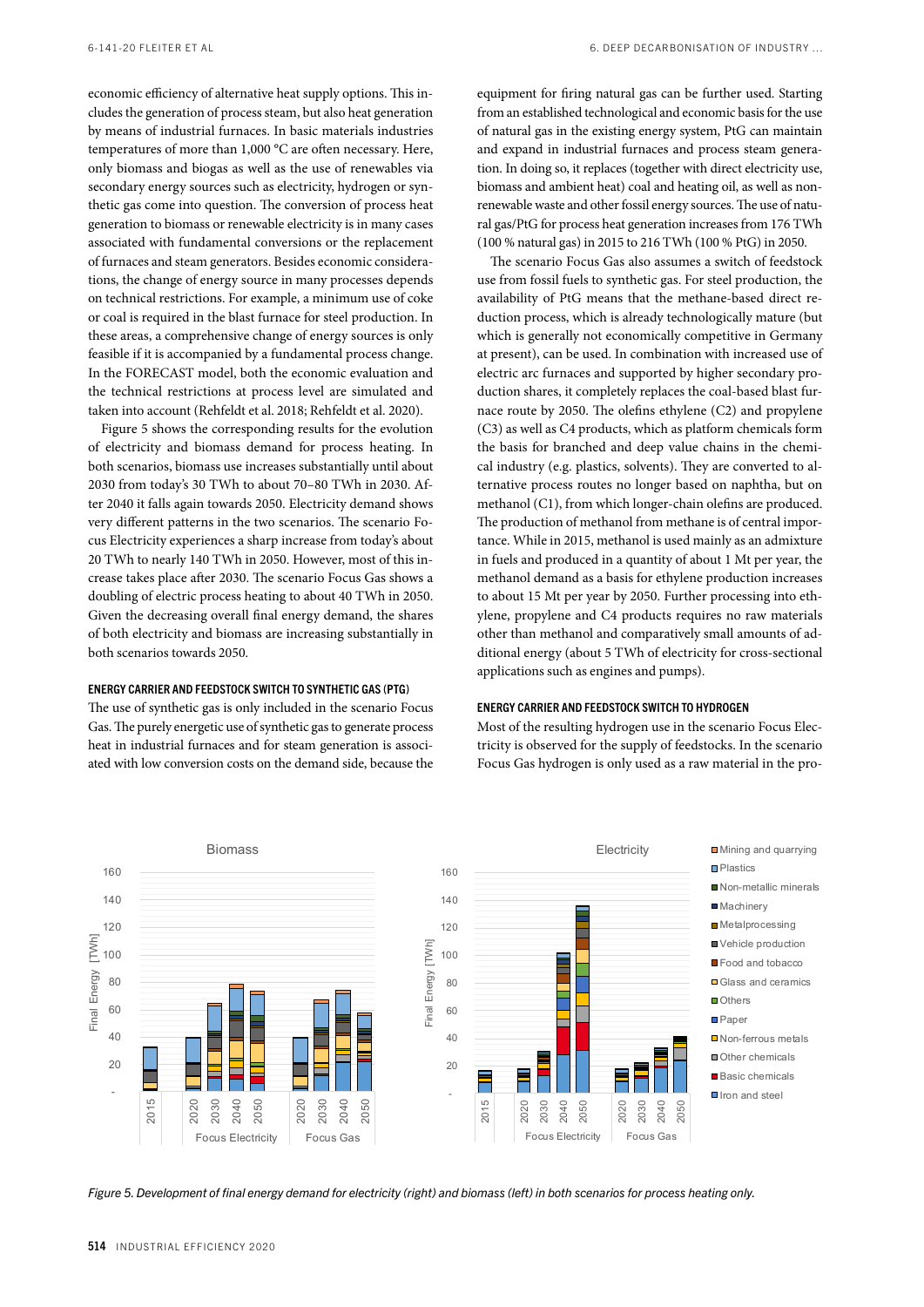

*Figure 6. Comparison of hydrogen demand in both scenarios (left) and geolocalised demand in the scenario Focus Electricity (right) \*, \*\*.*

*\* Assumption: PtG as used in the scenario Focus Gas is produced outside the industry-system boundary and not reported as hydrogen.*

*\*\* The figure only shows conceivable locations that have been identified using the following key assumptions: Ammonia sites are retained and scaled according to their share of total capacity in 2015. Blast furnace sites are used as sites for hydrogen-based DRI and hydrogen plasma processes based on their capacity in 2015. The significantly increasing capacities for methanol production are be located at today's steam cracker sites, as the ethylene value chain will remain locally connected.*

duction of ammonia  $(\text{NH}_3)$ , where it is used directly. Prior refinement to methane would be counterproductive for this process, since the carbon would then have to be separated again (as in the current natural gas-based process), e.g. in a steam reforming process.

Hydrogen use in the scenario Focus Electricity is summarized in the following. Steel production is switched to hydrogen-based processes. Specifically, two innovative processes for steel production are considered in the scenario Focus Electricity. First, direct reduction with hydrogen, which is similar to the natural gas-based direct reduction process. Second, direct steel production in a hydrogen plasma process. Both share the production capacities released by the phase out of blast furnace operations by 2050 (approx. 7.4 Mt each). The existing natural gas-based direct reduction (approx. 0.5 Mt in 2015) is additionally converted into hydrogen-based direct reduction. The hydrogen demand for ammonia is identical with the Focus Gas scenario. Ethylene production in the Focus Electricity scenario is divided into two parts. First, the methanol route already used in the Focus Gas scenario, but now based on hydrogen (2.6 Mt). This makes the supply of carbon necessary and offers a starting point for CCU concepts. Energetically, however, only the contribution of hydrogen is relevant. Secondly, an ethanol-based route of ethylene production (1.4 Mt), which uses biomass as raw material as an alternative to hydrogen (18 TWh). Thus, on the raw material side, almost 39 TWh of hydrogen will be needed in the steel sector (energetically and as feedstocks) and 107 TWh as feedstock for methanol and ammonia in 2050, and

18 TWh of biomass for the ethanol route of ethylene (as feedstocks) (Figure 4). Hydrogen thus dominates the raw material supply of the chemical industry in the scenario Focus Electricity by 2050 (see Figure 6). The demand for hydrogen can be localised by taking existing locations of methanol, ethylene, ammonia and steel producers into account (see Figure 6). It can be observed that hydrogen demand will very likely peak in a few large demand hot spots.

#### PROCESS SWITCH AND INNOVATIVE LOW-CARBON PROCESSES

In both scenarios, the transition to an almost  $CO_2$ -neutral industrial production requires fundamental changes in the production of mass products in the basic industries such as ammonia, olefines, steel, glass and cement, which currently use fossil fuels and fossil feedstocks to a large extent. Innovative lowcarbon processes, some of which can potentially achieve CO<sub>2</sub> neutrality, are currently being developed (Table 2). These rely on direct or indirect electrification and thus on the actual and economic availability of renewable electricity. Other approaches pursue material substitution strategies, e.g. in the cement industry. Direct electrification includes the electrically heated glass smelter, which is already used on a comparatively small scale for the production of container glass. Indirect electrification includes the use of hydrogen produced by electrolysers as an energy carrier, reducing agent (steel:  $H_2$ -DRI,  $H_2$ -plasma) and raw material (chemistry:  $H_2$ -methanol,  $H_2$ -ammonia). Material substitution strategies include the market launch of new types of cement (low-CO<sub>2</sub> cement), which use smaller propor-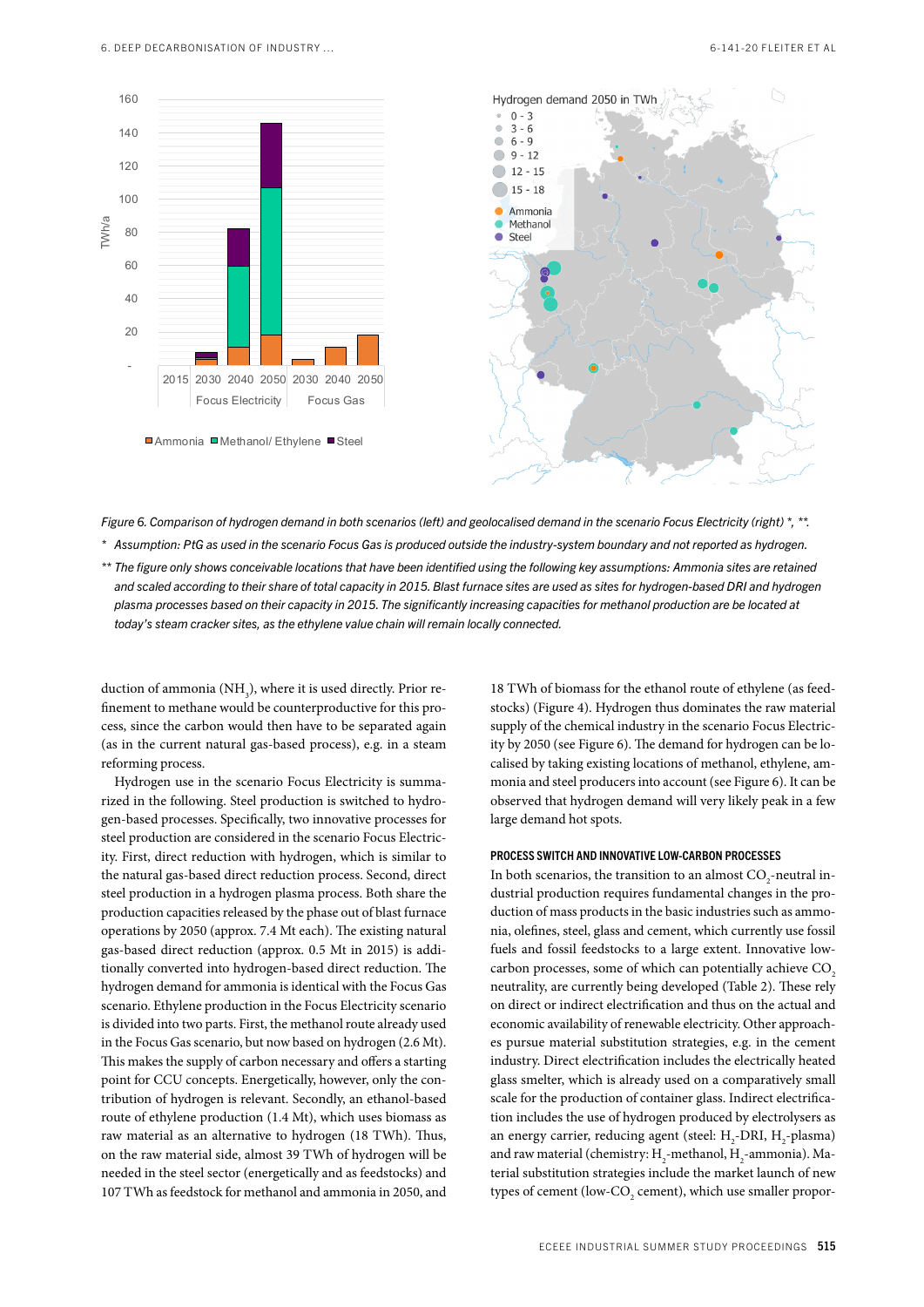tions of the raw material limestone and in some cases require less energy input.

Although all these processes show great potential for emission reduction, there are substantial economic uncertainties that have so far prevented their widespread implementation (beyond pilot and demonstration plants). For this reason, technical questions of feasibility on an industrial scale have not always been answered yet. At the same time, there are currently several projects dedicated to the implementation of these technologies (see assessment of TRL and selection of literature in Table 2). In this study it is therefore assumed that the market introduction on an industrial scale is possible between 2025 and 2030. A complete reorganisation of production routes is then necessary by 2050 in order to bring the scenarios examined to a 93 % GHG emission reduction relative to 1990. For the sake of simplicity, the market diffusion is assumed to follow a linear growth.

## CO<sub>2</sub> CAPTURE AND USE (CCU)

In the scenario Focus Electricity, the steam crackers in olefine production are replaced by the methanol-to-olefines route. In addition to green hydrogen,  $\mathrm{CO}_2$  is required to produce the methanol. Apart from air separation, possible sources of CO<sub>2</sub>

## Table 2. Overview of innovative low-carbon processes included.

are processes whose decarbonization is not possible or only possible with difficulty due to process-related emissions. These include above all emissions from cement and lime kilns. According to the current status, it is expected that the costs of a  $\mathrm{CO}_2$ -free methanol route will be lower if it uses captured  $\mathrm{CO}_2$ from industrial processes than if air capture technology is used. However, this picture may change in the future in case of a dynamic cost degression of air separation technologies (Fasihi et al. 2019; Keith et al. 2018).

A simple  $\mathrm{CO}_2$  balance for the year 2050 shows that the entire remaining  $\mathrm{CO}_\mathrm{2}$  emissions from cement and lime plants would not be sufficient to supply the demand required by methanol production. The  $\mathrm{CO}_2$  demand for methanol production sums up to 17.7 Mt  $\mathrm{CO}_2$  in 2050, while all cement and lime plants under operation in 2050 emit about 12 Mt. In this scenario, about 5.7 Mt  $\mathrm{CO}_2$  would need to come from other sources like waste incineration or direct air capture. While there is high uncertainty in these results (production output, energy mix, process innovations) this already indicates that  $\mathrm{CO}_2$  (or more precisely climate neutral carbon) becomes a scarce resource.

To judge on the potential for implementation of a CCU network and provide the basis for more precise cost calcula-

| <b>Sector</b> | Low-carbon<br>technology<br>(ICT)                          | <b>Reference</b><br>technology                 | <b>TRL</b><br>of<br><b>LCT</b> | <b>GHG reduction</b><br>compared to ref.<br>technology [%]                | <b>Diffusion</b><br>(Focus Gas if<br>different) |                  | <b>Sources</b>                                                                                  |
|---------------|------------------------------------------------------------|------------------------------------------------|--------------------------------|---------------------------------------------------------------------------|-------------------------------------------------|------------------|-------------------------------------------------------------------------------------------------|
|               |                                                            |                                                |                                |                                                                           | 2030                                            | 2050             |                                                                                                 |
| <b>Steel</b>  | $H2-DRI + EAF$                                             | Blast furnace route                            | $\overline{7}$                 | Up to $~595~\%$ <sup>1</sup><br>(remaining fossil fuel<br>use in the EAF) | 4%<br>$(0\% )$                                  | 21 %<br>$(0\% )$ | (Vogl et al. 2018;<br>Fischedick et al.<br>2014; ASTIER et al.<br>1982; Arens and Vogl<br>2019) |
| <b>Steel</b>  | Plasma Steel                                               | <b>Blast furnace route</b>                     | $3 - 4$                        | Up to 100 % <sup>1</sup>                                                  | 0.5%<br>$(0\% )$                                | 20%<br>(0 %)     | (Hiebler and Plaul<br>2004)                                                                     |
| Cement        | Low-carbon cement<br>(-30 %, high Belite<br>share)         | <b>Portland Cement</b><br>(Alite-based)        | $8 - 9$                        | 25-30 %                                                                   | 3.6%                                            | 12.3%            | (Chan et al. 2019)                                                                              |
| Cement        | Low-carbon cement<br>(-50 %, Calcium-<br>Silicate-Hydrate) | <b>Portland Cement</b><br>(Alite-based)        | $\overline{7}$                 | 50 %                                                                      | 3.6%                                            | 12.3 %           | (Chan et al. 2019)                                                                              |
| Cement        | Low-carbon cement<br>(-70 %, recarbonating)                | <b>Portland Cement</b><br>(precast concrete)   | $8 - 9$                        | 30-70 %                                                                   | 7.2%                                            | 24.5%            | (Chan et al. 2019)                                                                              |
| Glass         | All-electric melting                                       | Natural gas<br>(Regenerative<br>burner)        | $6 - 7$                        | Up to 100 % <sup>1</sup>                                                  | 20%<br>$(0\% )$                                 | 100 %<br>(0 %)   | (Rehfeldt et al. 2020)                                                                          |
| Chemicals     | Electrolysis-H <sub>2</sub><br>as feedstock for<br>ammonia | Feedstock: Natural<br>gas (Steam<br>reforming) | $\overline{7}$                 | Up to 100 % <sup>1</sup>                                                  | 20 %                                            | 100 %            | (Bazzanella and<br>Ausfelder 2017)                                                              |
| Chemicals     | H <sub>2</sub> -Methanol (with<br>CCU)                     | Natural gas steam<br>reforming                 | $\overline{7}$                 | Up to 100 % <sup>1, 2</sup>                                               | 15 %                                            | 100 %            | (Bazzanella and<br>Ausfelder 2017)                                                              |
| Chemicals     | Ethanol from biomass                                       | Ethanol from<br>biomass                        | 9                              |                                                                           |                                                 |                  | (Bazzanella and<br>Ausfelder 2017)                                                              |
| Chemicals     | MtO (C2-C4-synthesis<br>from methanol)                     | Steamcracking<br>(Naphtha)                     | $8 - 9$                        | <0 to > 100 $\%$ <sup>1, 2</sup>                                          | $0\%$<br>$(0\% )$                               | 65 %<br>(100 %)  | (Bazzanella and<br>Ausfelder 2017)                                                              |
| Chemicals     | Bio-Ethylene (from<br>ethanol)                             | Steamcracking<br>(Naphtha)                     | $8 - 9$                        | Up to 100 %                                                               | 0%<br>(0 %)                                     | 35 %<br>(0 %)    |                                                                                                 |

*<sup>1</sup> Assumption: hydrogen and electricity demand is produced based on renewable energies.*

<sup>2</sup> Depending on the origin and use of the CO<sub>2</sub> bound in the product. In this study, the required CO<sub>2</sub> is covered by CCU from process-related *emissions from lime and clinker production and released into the atmosphere (these emissions are balanced in the non-metallic minerals sector).*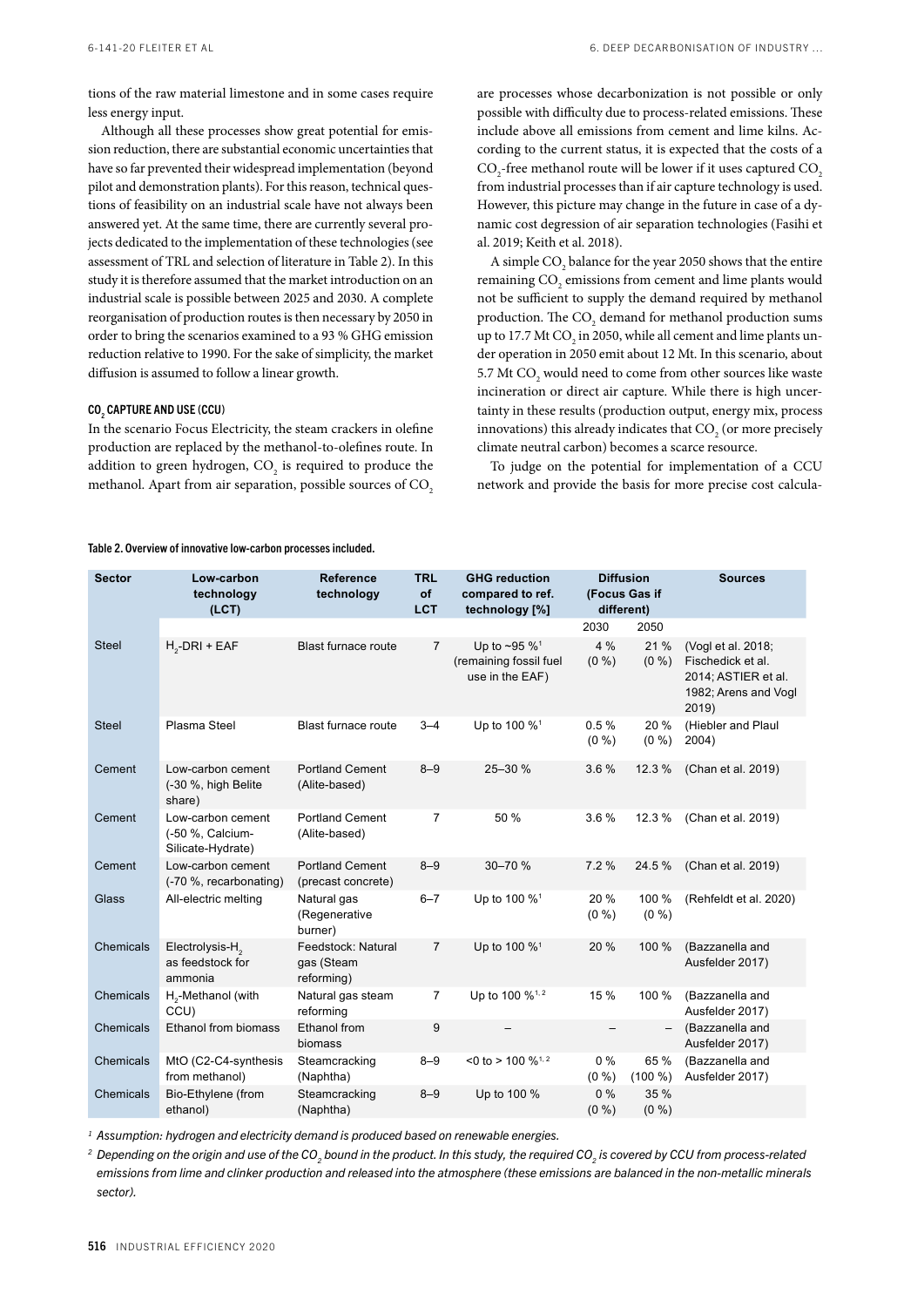

*Figure 7. Possible CO<sub>2</sub> infrastructure to connect CO<sub>2</sub> sources (cement and lime plants) with CO<sub>2</sub> sinks (methanol plants) in the scenario Focus Electricity in 2050.*

tions, in the following a simple approach is used to estimate the infrastructure needs. Here, the infrastructure to transport the  $\mathrm{CO}_2$  from the respective locations of the sources (cement and lime) to the locations of the sinks (chemicals/refineries) is estimated. Two possible solutions were identified by means of a site analysis. Taking into account distance, potentially available  $\mathrm{CO}_\mathrm{2}$  quantities (based on emissions) and reasonable transport logistics, Figure 7 shows the two possible variants for a CO<sub>2</sub> pipeline network: As integrated solution (left) and cluster solution (right). The figure shows all locations in Germany where cement plants, lime plants/kilns and refineries/chemical plants are currently located (year 2020). This allocation to individual sites should not be seen as a projection or actual expected development. The aim of this analysis is therefore not to make statements about individual locations, but merely to depict the regional character of a necessary  $\mathrm{CO}_2$  infrastructure.

#### CIRCULAR ECONOMY

The expansion of material recycling not only helps to save primary raw materials, but in most cases also leads to a significant reduction in energy consumption in production. For steel, aluminium, paper, glass and plastics, the energy consumption of the secondary routes is sometimes many times lower than the consumption of the primary route (e.g. primary aluminium  $~60$  GJ/t versus secondary aluminium ~10 GJ/t; crude steel from primary (blast furnace) route  $\sim 18$  GJ/t versus crude steel from electric arc furnace ~3 GJ/t; paper from virgin fibres ~13 GJ versus paper from recovered fibres ~9 GJ). Correspondingly, the further expansion of the circular economy shows great potential for decarbonisation of industry. In the FORECAST model, the primary and secondary routes of selected  $CO_2$ -intensive products are mapped separately, allowing the recycling rates to be included in the scenarios in detail via exogenous shifts in production volumes. Technical and economic obstacles, such as the availability of recycling material or deviating product qualities of the secondary route are included in the exogenous assumptions.

While the secondary routes have already been expanded significantly in the past for many materials, especially for paper, aluminium and glass, and the remaining potential of these materials is rather low, the secondary route for steel and plastics grows significantly compared to today in both scenarios. In particular, the increase in the share of **secondary steel** from around 30 % in 2015 to 60 % in 2050 will result in high  $CO<sub>2</sub>$ reductions, as the primary route via coal and coke input in the blast furnace is very CO<sub>2</sub>-intensive. For **plastics** recycling we assume an increase of 15 percentage points for **glass** particularly an increase in flat glass recycling is assumed. **Paper** recycling increases from 77 % today to about 86 % in 2050. Secondary **aluminium** increases to 58 % from 54 % today. The above assumptions on recycling rates are similar in both scenarios. It shall be noted that strictly following the scenario assumptions with a 100 % low-carbon/ $\text{CO}_2$ -neutral processes in 2050 also for the primary routes, the shift to secondary routes might not save additional  $\mathrm{CO}_\mathrm{2}$  emissions. However, it reduces energy consumptions and system costs substantially and by that makes the scenarios more efficient and better achievable.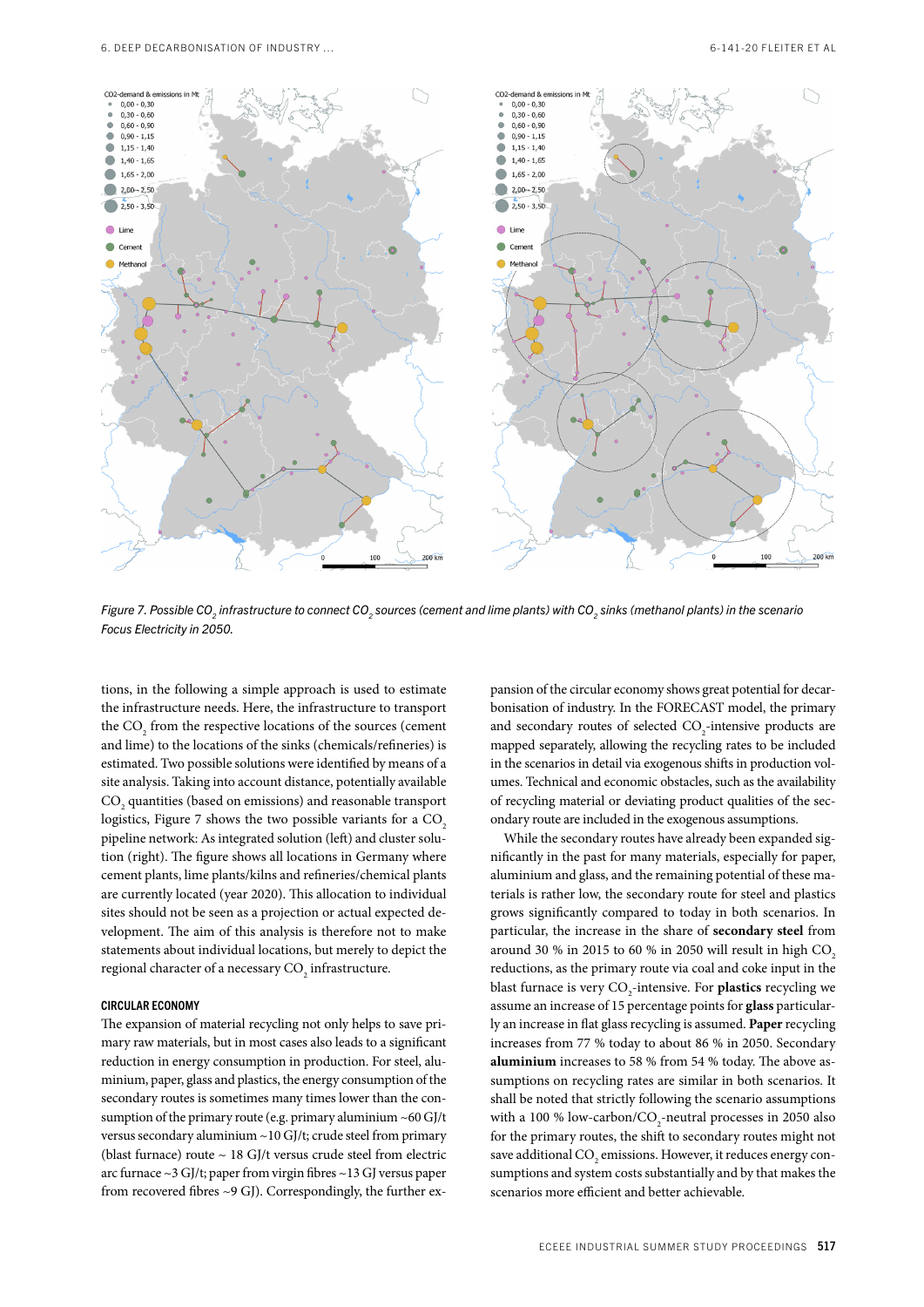# MATERIAL EFFICIENCY

The efficient use of  $CO_2$ -intensive materials along the value chains has a high untapped potential for reducing  $\mathrm{CO}_2^{\phantom{\dag}}$  emissions and energy consumption (Allwood et al. 2011).  $CO_2$ intensive materials are often available in large quantities and their costs play only a minor role in the investment decision for the respective end products (e.g. steel costs as a proportion of the price of a car). Measures to increase material efficiency can be very diverse and can, for example, minimize waste in the production process, minimize the use of concrete and steel in building construction due to more precise structural calculations or reduce the thickness of packaging material such as glass bottles. In the FORECAST model, material efficiency progress is defined as an exogenous change in the production quantities of more than 50  $\mathrm{CO}_2$ -intensive products depending on the scenario.

The same material efficiency assumptions are made for both scenarios. For the products crude steel, paper, cement and container glass, a material efficiency progress of 10 % is assumed. This means that the production quantity of the products in both scenarios is 10 % lower in 2050 than would be the case in a theoretical reference development without material efficiency gains in the same year. Further scenario-related trends are taken into account for selected products. For example, the demand for lime is declining more sharply as its use in blast furnaces and flue gas desulphurization in coal-fired power plants is no longer required in 2050. The production of ammonia is also falling more sharply, as the use of artificial fertilizers in agriculture has been assumed to be declining.

How ambitious are these assumptions on material efficiency? Compared to the literature, the available potentials for material efficiency improvement are certainly higher for all products than what is assumed in the scenarios (Allwood et al. 2012). Accordingly, the assumptions can be considered moderate to cautious. On the other hand, the realisation of the potential requires a fundamental change in the regulatory framework. Material costs currently play a low role in economic decisions. As many  $\mathrm{CO}_2$ -intensive products are used in the construction industry, this is the key sector for implementing an effective and successful material efficiency strategy.

#### **Conclusions**

Both scenarios achieve a 93 % reduction in greenhouse gas emissions from the industrial sector by 2050 compared with 1990 – even without the use of Carbon capture and storage (CCS). This requires a fundamental change in industrial energy supply and use, but also in the production structure including important value chains. In detail, the following (selected) strategies are critical prerequisites to achieve the transition as outlined in the presented scenarios.

- Low-CO<sub>2</sub> processes are available on TRL 5–7. The coming decade must see their "scale-up" to industrial scale. The processes enter the market from 2025/2030 on and achieve 100 % stock diffusion by 2050 in the basic industries.
- Green electricity or green gas is available in sufficient quantity and electrification or synthetic gas are displacing fossil fuels.
- Green hydrogen supplies the chemicals and steel industries. (Infrastructure needs to be in place.)
- Biomass can be used in many industries within the limits of its sustainable potential and reduces costs and the demand for  $CO_2$ -neutral electricity and gas.
- Energy efficiency will be further ambitiously increased and existing potential exploited using best available technologies.
- The circular economy continues to gain ground: Electric steel is used for quality steels, expansion of plastics recycling and building materials recycling gain momentum.
- Material efficiency increases along the value chain, especially in the construction industry.

In order to initiate these technical developments and to implement them as far as possible by 2050, the regulatory framework needs to be changed radically, going beyond the policy instruments currently implemented and decided upon. Central challenges are, for example, the higher running costs of  $CO_2$ neutral processes, the expansion of infrastructure, the effective implementation of  $\mathrm{CO}_2$  price signals along the value chains and the reduction of uncertainties regarding large strategic investments in low-carbon processes.

A reduction of emissions beyond 93 % would have to address the remaining emission sources in industrial processes. Here, especially the production of cement and lime still generates residual emissions and thus offers additional reduction potentials. CCS could be a possible option to achieve further reductions. However, it should be borne in mind that in the scenario Focus Electricity the carbon of these residual emissions is used as a raw material for the production of  $\mathrm{CO}_2$ -neutral methanol. Here, another carbon source would therefore have to be used.

In both scenarios, the investment needs are expected to increase due to the conversion of the industrial plant stock. In particular, however, the running costs will increase, as the conversion to more expensive energy sources will be extensive and  $\mathrm{CO}_\mathrm{2}$  costs will be internalized. In the scenario Focus Electricity, the assumed electrification requires a stronger conversion of process heat generation and the construction of new industrial furnaces. In the scenario Focus Gas, production can in many cases be continued with today's mostly natural gas-fired plants. In this scenario, however, the running costs increase more strongly, since synthetic gas as an energy source will be more expensive than renewable electricity.

A comprehensive assessment of the related energy system costs in both scenarios is an important next step for further research. Such an assessment should include the investment and running costs of all decarbonisation strategies as well as the connections with the rest of the energy system, e.g. via the supply costs of renewable electricity and gas.

#### References

Allwood, Julian M.; Ashby, Michael F.; Gutowski, Timothy G.; Worrell, Ernst (2011): Material efficiency. A white paper. In: *Resources, Conservation and Recycling* 55 (3), S. 362–381. DOI: 10.1016/j.resconrec.2010.11.002.